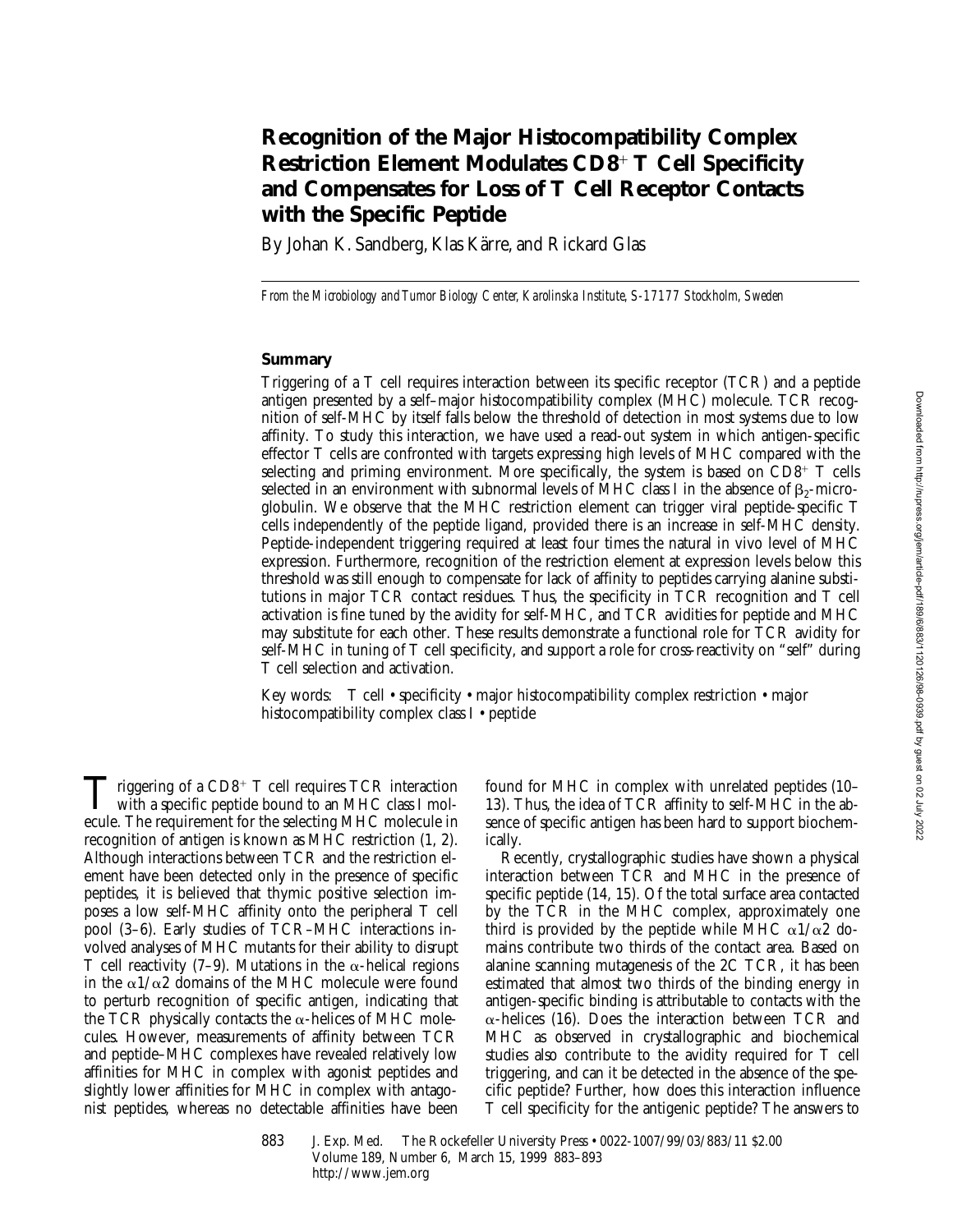these questions are of major importance for the understanding of several aspects of physiological T cell function, including MHC restriction (1, 2), thymic selection (17), and maintenance of T cell memory (18). Interestingly, recent evidence indicates that T cells require interaction with endogenous peptide–MHC complexes for long-term survival, suggesting continuous cross-recognition of self for maintenance of immunological memory (19–21).

T cell avidity for self has been demonstrated in functional assays. CTLs triggered by allogeneic MHC can specifically kill bystander cells of self-MHC haplotype, indicating that self-MHC can mediate binding to CTLs that are efficiently triggered by their antigen, although it cannot trigger CTLs directly (22). Second, mice with low MHC class I expression select T cells adapted to that environment, whose avidity to self-MHC is revealed when assessed in the context of normal MHC class I levels. For example, CTLs generated against allogeneic cells in such mice specifically cross-react with cells expressing high levels of self-MHC class I (23–25). Similarly, T cell hybridomas derived from  $CD3\zeta/\eta$ -deficient mice expressing very low levels of cell surface TCR also react against cells expressing self-MHC class I molecules, once a normal level of TCR expression has been restored by  $CD3\zeta/\eta$  transfection (26). Thus, in systems where either the MHC or the TCR are expressed at subnormal levels, it is possible to generate T cells for the study of TCR affinity/avidity for self-MHC, which are not present in normal mice with high MHC expression due to negative selection.

To study the role of self-MHC avidity in MHC-restricted CTLs, we immunized  $\beta_2$ -microglobulin–deficient  $(\beta_2 m^{-/-})^1$ mice, which have low expression of conformed MHC class I (27, 28), with the  $H$ -2D<sup>b</sup>–restricted immunodominant lymphocytic choriomeningitis virus (LCMV) GP 33- 41 (GP33) peptide. We obtained  $CD8<sup>+</sup> CTLs$  which were specific for the GP33 epitope when loaded onto cells with low MHC class I expression (MHClow). However, unlike GP33-specific C57Bl/6 (B6) CTLs, these CTLs also killed cells expressing high levels of self-MHC class I (MHChigh) in the absence of specific peptide. Further experiments revealed a dual specificity of these CTLs: peptide specificity against  $MHC<sup>low</sup>$  targets, and peptide-independent specificity for the restriction element when tested against MHChigh targets. By mAb blocking of the MHC restriction element, we found that peptide-independent triggering of a CTL clone with high avidity for self-MHC required at least four times the in vivo expression of MHC. Most interestingly, at lower MHC expression an increased recognition of self-MHC could compensate for lack of TCR interaction with the specific peptide, as evaluated with peptides carrying alanine substitutions in major TCR contact residues. These results indicate that TCR avidity for the MHC molecule functionally contributes to T cell specificity, and that TCR

<sup>1</sup>Abbreviations used in this paper:  $\beta_2$ m,  $\beta_2$ -microglobulin; B6, C57Bl/6; LCMV, lymphocytic choriomeningitis virus; TAP, transporter associated with antigen processing.

affinities for MHC and peptide are interchangeable. Our results have important implications for the understanding of T cell specificity and the role of self-MHC in peripheral T cell function.

## **Materials and Methods**

*Mice.* B6, transporter associated with antigen processing  $(TAP)1^{-/-}$  (29),  $\beta_2$ m<sup>-/-</sup> (30, 31), and TAP1/ $\beta_2$ m<sup>-/-</sup> (32) mice of the H-2b haplotype were bred at the Microbiology and Tumor Biology Center, Karolinska Institute. Animal care was in accordance with institutional guidelines. TAP1<sup>-/-</sup>,  $\beta_2$ m<sup>-/-</sup>, and TAP1/ $\beta_2$ m<sup>-/-</sup> mice used were back-crossed to B6 background 6, 10, and 7 times, respectively. For thymectomy experiments,  $\beta_2$ m<sup>-/-</sup> mice were 735 rad–irradiated and thymectomized or sham-thymectomized, and reconstituted with  $\beta_2 m^{-1}$  fetal liver hematopoietic cells.

*Cell Lines.* RMA is a subline of the Rauscher virus–induced B6 lymphoma RBL-5, and RMA-S is a TAP2-deficient variant of RMA (33). T2 is a hybrid between the two human cell lines 0.174 and CEM, and has an antigen-processing deficiency due to a deletion on the MHC class II region including the TAP1 and TAP2 genes.  $T2D<sup>b</sup>$  is an H-2D<sup>b</sup> transfectant of T2. All cell lines were maintained at 37 $\mathrm{^{\circ}C}$  and 5%  $\mathrm{CO}_{2}$  in RPMI 1640 tissue culture medium supplemented with 5% FCS, 50  $\mu$ g/ml streptomycin, 100 mg/ml penicillin, and 2 mM l-glutamine. Con A–activated blasts were generated by culturing erythrocyte-depleted splenocytes in 5  $\mu$ g/ml of Con A for 2 d in tissue culture medium as described above with 10% FCS.

Synthetic Peptides. The following synthetic H-2D<sup>b</sup>-presented peptides were synthesized using solid phase F-moc chemistry: LCMV GP33 KAVYNFATM (34, 35); LCMV GP 33-4A (GP33-4A) KAVANFATM; LCMV GP 33-34A (GP33-34A) KAAANFATM; LCMV GP 33-348A (GP33-348A) KAAAN-FAAM; influenza PR8 NP 366-374 (NP366) ASNENMETM (36); and *Yersinia enterocolitica* Yop51 249-257 (Yop249) IQV-GNTRTI (37).

*Generation of LCMV GP33-specific CTL Cultures and Clones.* GP33-specific CD8<sup>+</sup> CTLs were elicited in B6 and  $\beta_2$ m<sup>-/-</sup> mice by peptide immunization  $(38)$ . 100  $\mu$ g peptide was dissolved in distilled water and mixed with IFA in a 1:1 ratio by sonication, then injected subcutaneously in the base of the tail. 12 d after immunization,  $25 \times 10^6$  immune spleen cells were cocultured with  $25 \times 10^6$  2,000 rad–irradiated B6 or  $\beta_2$ m<sup>-/-</sup> splenocytes in the presence of 0.05  $\mu$ M peptide in 12 ml complete medium (RPMI 1640 supplemented with 10% FCS, 0.1 mM nonessential amino acids, 1 mM sodium pyruvate,  $5 \times 10^{-5}$  M 2-ME, 2 mM l-glutamine, and 50  $\mu$ g/ml streptomycin, 100  $\mu$ g/ml penicillin) at 37 $\degree$ C and 5% CO<sub>2</sub>. 6–7 d later, these cells were used as effector cells in a 51Cr-release assay. CTL clones were generated by limiting dilution cloning. Long-term CTL clones and lines were maintained in complete medium (see above) based on MEM- $\alpha$ and further supplemented with Hepes buffer and 20 IU/ml IL-2. CTL clones and lines were restimulated in 12-d intervals with 2,000 rad–irradiated splenocytes in the presence of 0.05  $\mu$ M peptide.

*mAbs and FACS® Analysis.* B22-249.1 is a mouse mAb which binds to a conformation-dependent epitope on the  $\alpha$ 1 domain of the H-2D<sup>b</sup> molecule, and Y3 is a mAb which binds to conformed  $H-2K^b$  molecules. For flow cytometry with these mAbs, cells were incubated with mAb for 30 min on ice, washed, and then stained with goat anti–mouse Oregon Green conjugate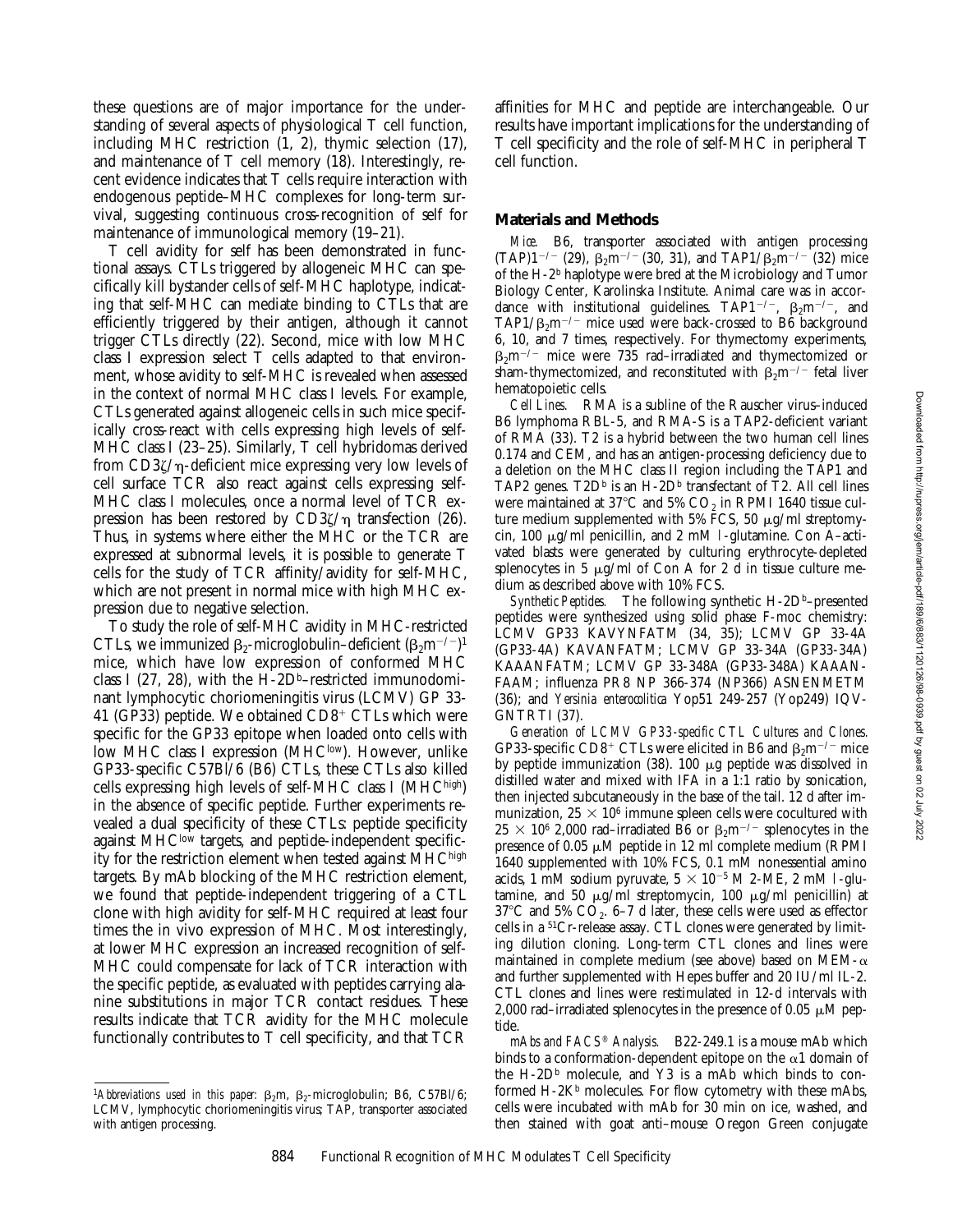(Molecular Probes) on ice for 30 min. For measurement of CD8 and TCR expression, CTLs were stained for 30 min with the FITC-conjugated anti-CD8 $\alpha$  mAb 53-6.7 (PharMingen) and the PE-conjugated anti–TCR- $\alpha$ / $\beta$  mAb H57-597 (PharMingen), respectively. After washing, analysis was performed using a FAC-Scan® (Becton Dickinson) with CellQuest software.

*CTL Assay, Cold Target Competition, and CTL Blocking with mAb.* CTL activity was measured in a standard <sup>51</sup>Cr-release assay. In brief, peptide-coated target cells were prepared by incubating cells with indicated concentrations of peptide for  $1$  h at  $37^{\circ}$ C. Coated cells were labeled with 10  $\mu$ l 10 mCi/ml <sup>51</sup>Cr for 1 h at 37°C. Titrated amounts of effector cells were incubated with 3  $\times$  $10^{3}$  <sup>51</sup>Cr-labeled target cells for 4 h at 37°C, 5% CO<sub>2</sub>. After incubation, released radioactivity was measured and specific lysis was calculated according to the formula: % specific release  $=$  [(experimental release  $-$  spontaneous release)/(maximum release  $$ spontaneous release) $\overline{]} \times 100$ . Cold temperature–treated target cells were generated through culture of RMA-S at  $26^{\circ}$ C for 12 h (39). For cold target competition experiments, effector T cells and unlabeled (cold) competitor cells were mixed and preincubated at 37°C for 30 min before addition of labeled (hot) target cells. The assay was then run as a standard  $51Cr$ -release assay for 4 h. For blocking of CTL recognition with the B22-249.1 mAb, titrated amounts of mAb were included in the CTL assay medium.

#### **Results**

*Expression of Properly Conformed H-2D<sup>b</sup> in*  $\beta_2 m^{-/-}$  *Cells Is TAP Dependent.* We first compared the levels of properly conformed H-2D<sup>b</sup> molecules on the cell surface of  $\beta_2 m^{-1}$ , TAP1/ $\beta_2$ m<sup>-/-</sup>, and B6 (TAP1/ $\beta_2$ m<sup>+/+</sup>) control cells stained with an mAb directed against H-2D<sup>b</sup> (B22-249.1) or  $H-2K^b$  (Y3) conformation-sensitive epitopes. A substantial level of conformed cell surface H-2D<sup>b</sup> molecules was found on  $\beta_2 m^{-/-}$  cells, whereas conformed H-2K<sup>b</sup> was detected at lower levels, in line with previously published results (27, 28; Fig. 1). This is compatible with  $H-2D<sup>b</sup>$  being more independent of  $\beta_2$ m during folding and transport of MHC class I free heavy chains (27, 28). On Con A blasts deficient for both  $\beta_2$ m and TAP1, the staining with B22-249.1 was virtually at background levels, which implies that the pool of conformed H-2D<sup>b</sup> molecules on  $\beta_2$ m<sup>-/-</sup> cells is dependent on a functional TAP complex.

b*2m*2*/*2 *Mice Have Thymus-dependent CD8*1 *T Cells that Mount an H-2Db –restricted and Peptide-specific CTL Response against the LCMV GP33 Epitope.* B6 and  $\beta_2$ m<sup>-/-</sup> mice were immunized with antigenic peptides restricted to either  $H-2D<sup>b</sup>$  or  $H-2K<sup>b</sup>$ . All tested peptides primed responses in B6 mice (data not shown), whereas only one, the  $H$ -2D<sup>b</sup>– restricted LCMV GP33, primed a response in  $\beta_2 m^{-1}$ mice. This is in line with the low but significant levels of folded H-2D<sup>b</sup> molecules on the surface of  $\beta_2 m^{-1}$  cells (27; Fig. 1). CTLs from both B6 and  $\beta_2$ m<sup>-/-</sup> mice primed with the GP33 peptide killed RMA-S cells pulsed with the GP33 peptide used for priming but not a control influenza NP366 peptide (Table I). CTL responses were mediated by  $CD8<sup>+</sup>$  cells as determined by mAb- and complement-mediated depletion of effector populations in vitro (data not shown). FACS® analysis of both polyclonal bulk populations and clones confirmed the  $T\bar{C}R^+CD8^+$  phenotype of



Cell surface H-2K<sup>b</sup>/D<sup>b</sup>-expression

**Figure 1.** H-2D<sup>b</sup> expression in the absence of  $\beta_2$ m is TAP dependent. FACS<sup>®</sup> analysis of H-2D<sup>b</sup> and H-2K<sup>b</sup> expression on Con A-activated blasts from B6 (A),  $\beta_2 m^{-/-}$  (B), and TAP1/ $\beta_2 m^{-/-}$  (C) mice using the B22-249.1 and Y3 mAbs, respectively. Bold and dotted lines represent  $H-2D<sup>b</sup>$  and  $H-2K<sup>b</sup>$  expression, respectively. Solid thin line represents staining with secondary antibody only.

the responding CTLs in  $\beta_2$ m<sup>-/-</sup> as well as B6 mice (Fig. 2). Cell surface expression levels of both TCR and CD8 were similar in CTLs from  $\beta_2 m^{-/-}$  and B6 mice. However, a marginal increase in CD8 expression levels was detected in some  $\beta_2$ m<sup>-/-</sup> CTLs compared with B6 CTLs. This increase may be due to the low levels of  $H$ -2D<sup>b</sup> expressed during selection and priming in the absence of  $\beta_2$ m. However, lysis performed by  $\beta_2 m^{-/-}$  CTLs did not show increased dependency on CD8 compared with B6 CTLs, as determined by mAb blocking of CD8 (data not shown).

No priming of CTLs was observed in thymectomized  $\beta_2$ m<sup>-/-</sup> mice that had been irradiated and reconstituted with fetal liver (Table I). Control mice (receiving irradiation and fetal liver reconstitution without thymectomy) generated a normal antipeptide CTL response, showing that the responding CD8<sup>+</sup> T cell population in  $\beta_2$ m<sup>-/2</sup> mice was dependent on the thymus for development. In addition, a normal antipeptide response was also found in mice that had been thymectomized but not irradiated, showing that the thymus was not necessary during the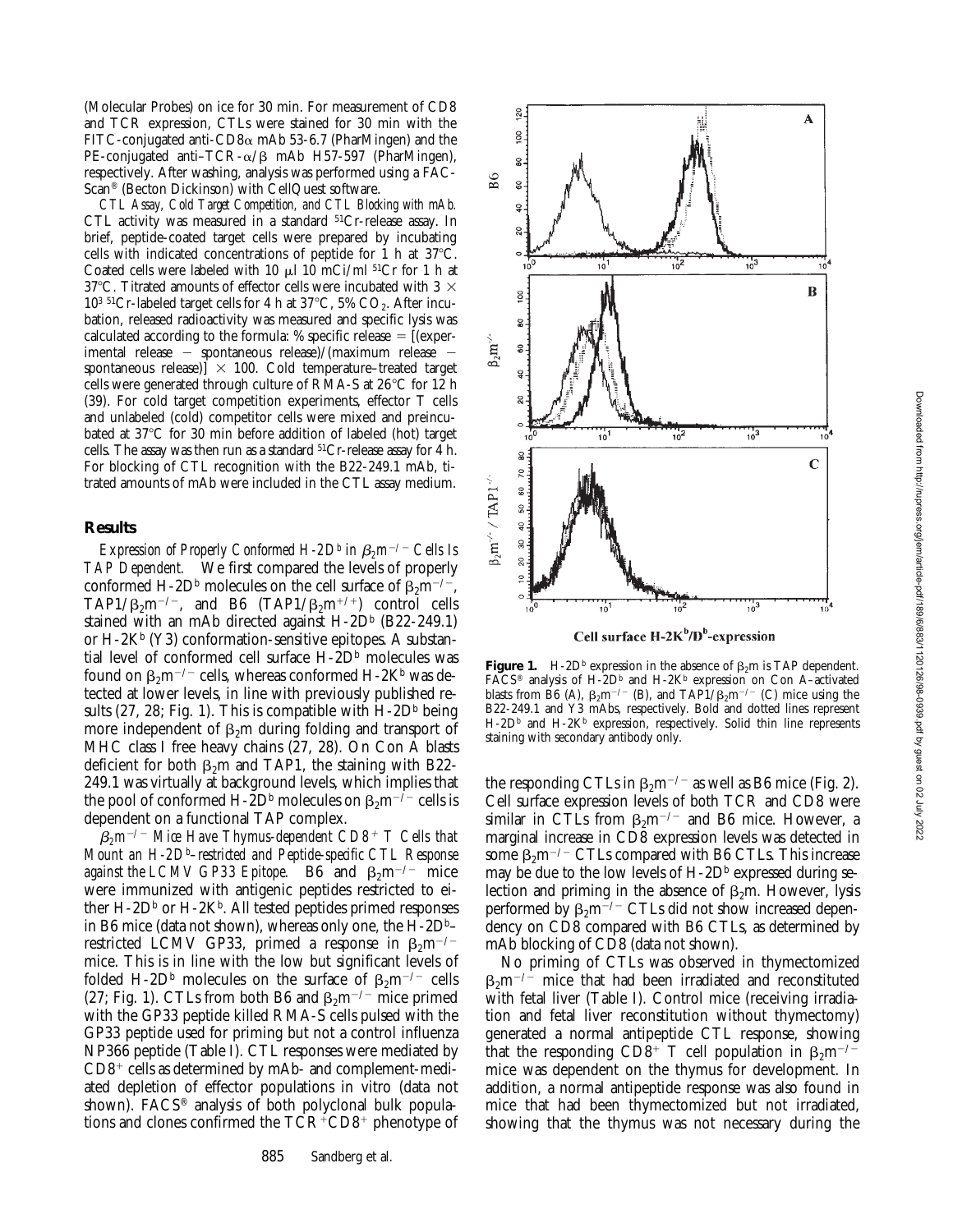| Treatment                      | <b>Target</b>     | E:T  | Responder mouse strain |                  |                   |                   |                   |
|--------------------------------|-------------------|------|------------------------|------------------|-------------------|-------------------|-------------------|
|                                |                   |      | $\beta_2 m^{-/-*}$     | B <sub>6</sub>   | $\beta_2 m^{-/-}$ | $\beta_2 m^{-/-}$ | $\beta_2 m^{-/-}$ |
| Thymectomy <sup>‡</sup>        |                   |      |                        |                  |                   | $^{+}$            | $^{+}$            |
| Irradiation and reconstitution |                   |      |                        |                  | $^{+}$            | $^{+}$            |                   |
|                                | RMA-S plus GP33   | 45:1 | 49                     | 79               | 47                |                   | 41                |
|                                |                   | 15:1 | 38                     | 55               | 37                |                   | 20                |
|                                |                   | 5:1  | 23                     | 34               | 15                | $\theta$          | 12                |
|                                | RMA-S plus NP366  | 45:1 | 3                      |                  |                   |                   |                   |
|                                |                   | 15:1 | $\overline{2}$         | $\theta$         |                   |                   |                   |
|                                |                   | 5:1  | $\overline{c}$         | $\theta$         |                   |                   |                   |
|                                | RMA-S, no peptide | 45:1 | 3                      | 2                | $\mathbf{0}$      | $\boldsymbol{0}$  | 2                 |
|                                |                   | 15:1 | 3                      |                  | $\overline{2}$    | $\theta$          | 0                 |
|                                |                   | 5:1  | $\boldsymbol{0}$       | $\boldsymbol{0}$ | 4                 | $\boldsymbol{0}$  | 3                 |

## **Table I.** *Development of Peptide-specific*  $\beta_2 m^{-2}$  *CTLs Is Thymus Dependent*

\*Mice immunized with synthetic LCMV GP33 peptide were restimulated in vitro and tested in a 51Cr-release assay against RMA-S cells coated with the indicated peptides as described in Materials and Methods.

 $\frac{1}{2}B_2m^{-1}$  mice were thymectomized or sham-thymectomized, 735 rad–irradiated, and reconstituted with fetal liver hematopoietic cells as indicated.

priming of the response (Table I). The latter control indicated that the generated CTLs were not positively selected in the thymus in response to the peptide injected for immunization. We conclude that  $\beta_2 m^{-1}$  mice have a peripheral pool of  $CD8<sup>+</sup>$  T cells which are thymus dependent, H-2D<sup>b</sup> restricted, and peptide specific despite expressing very low levels of  $H$ -2D<sup>b</sup> molecules, corresponding to a few percent of those expressed by B6 mice.



**Figure 2.** TCR and CD8 coreceptor expression in  $\beta_2$ m<sup>-/-</sup> and B6 CTLs. FACS<sup>®</sup> analysis of TCR- $\alpha$ / $\beta$  and CD8 $\alpha$  in GP33-specific CTLs, using the PE-conjugated anti-TCR- $\alpha$ / $\beta$  mAb H57-597 and the FITCconjugated anti- $CD8\alpha$  mAb 53-6.7 (PharMingen), respectively. Solid lines represent B6 CTLs; dotted lines represent  $\beta_2 m^{-1}$  CTLs. In staining of CTL clones, the representative clones 2C10 (B6) and 3C5 ( $\beta_2$ m<sup>-/-</sup>) were used. The histograms show CD8 expression and TCR expression in  $TCR<sup>+</sup>$  and  $CD8<sup>+</sup>$  cells, respectively.

*GP33-specific*  $\beta_2 m^{-1}$  *CTLs Have an Increased Avidity for H-2Db Molecules.* Alloreactive CTLs from mice with low MHC class I expression have an increased avidity to self-MHC (23). By priming peptide-specific, self-MHC– restricted CTLs in  $\beta_2 m^{-/-}$  mice it is possible to study the role of self-MHC avidity for T cell specificity in MHCrestricted T cells. To compare the avidity for self-MHC class I in B6 and  $\beta_2 m^{-/-}$  CTLs specific for the GP33 peptide, these CTLs were tested for their ability to kill RMA target cells (MHChigh) in the absence of loaded peptides. B6 CTLs failed to kill RMA cells, whereas  $\beta_2 m^{-1}$  CTLs efficiently killed these target cells (Fig. 3, A and B, respectively). Cold target competition experiments made with bulk CTLs showed that the  $\beta_2 m^{-/-}$  CTL killing of labeled RMA cells was completely inhibited by RMA-S pulsed with GP33 but not by RMA-S without peptide (Fig. 3 C). This showed that a majority of the clones in the  $\beta_2 m^{-/-}$  CTL population were specific for both self-MHC expressed at high levels and the peptide antigen presented by MHC at low levels.

Three GP33-specific  $\beta_2$ m<sup>-/-</sup> CTL clones were generated, all of which also killed RMA cells. However, the clone C10 was more efficient in killing RMA-S loaded with GP33 compared with RMA (Fig. 3 D), whereas clone 27/30 killed RMA slightly better than RMA-S plus GP33 (Fig. 3 E), and clone 3C5 killed both of these target cells to a similar extent (Fig. 3 F). This pattern is compatible with a clonal variation in TCR avidity for peptide versus MHC within the  $\beta_2 m^{-/-}$  CTL population. In line with the results obtained with bulk cultures, the GP33-specific B6 CTL clone 2C10 did not recognize RMA in the absence of GP33 peptide (Fig. 3 G).

To test the reactivity of the CTLs against MHC class I in the absence of peptides, we used RMA-S cells incubated at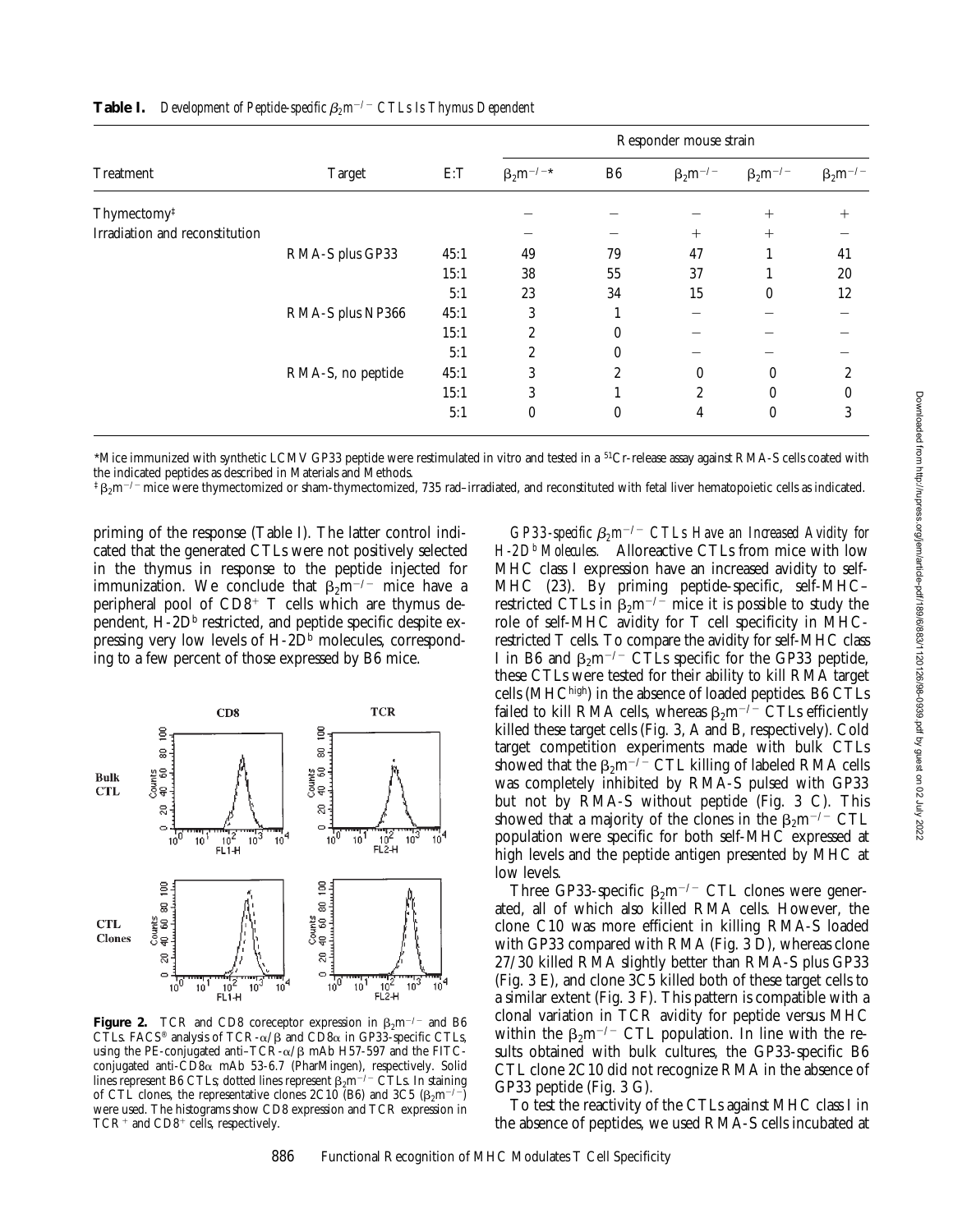

**Figure 3.** Elevated self-MHC reactivity in  $\beta_2 m^{-/-}$  CTLs. CTLs generated by synthetic LCMV GP33 peptide immunization (as described in Materials and Methods) in B6 (A) and  $\beta_2$ m<sup>-/-</sup> (B) mice were tested against RMA-S, RMA, and RMA-S loaded with GP33 in a <sup>51</sup>Cr-release CTL assay. (C)  $\beta_2$ m<sup>-/-</sup> GP33-specific CTL lysis of <sup>51</sup>Cr-labeled (hot) RMA target cells was subjected to cold target competition using cold (unlabeled) RMA-S, RMA, and RMA-S loaded with GP33.  $\beta_2$ m<sup>-/-</sup> CD8<sup>+</sup> CTL clones C10 (D), 27/30 (E), and 3C5 (F), and the B6 CTL clone 2C10 (G) were obtained by limiting dilution and tested against RMA-S, RMA, and RMA-S loaded with GP33.

cold temperature  $(26^{\circ}C)$ , which induce high levels of functionally "empty" MHC class I molecules (39), and  $T2D^b$ cells expressing  $D^b$  molecules mostly devoid of peptides. Clone 27/30 also killed RMA-S cells after cold temperature incubation (Fig. 4 A). Furthermore,  $T2D<sup>b</sup>$  was recognized irrespective of loaded peptide, whereas T2 control targets were not killed (Fig. 4 B). Thus, the  $\beta_2$ m<sup>-/-</sup> CTL clone 27/30 displays an avidity for the restriction element of the GP33 peptide, even in the absence of specific peptide. It should be noted that these CTLs were primed to respond only against GP33, indicating that the ability to recognize self-MHC had been selected for during thymic development and priming. Although these results do not exclude that  $\beta_2 m^{-/-}$  CTLs also have an increased avidity for self-peptides, we use the term "peptide independent" to describe the specificity for the restriction element displayed by the GP33-specific  $\beta_2$ m<sup>-/-</sup> CTLs.

*Triggering of GP33-specific*  $\beta_2 m^{-/-}$  *CTLs Uses a Higher Number of MHC Ligands to Compensate for Absence of Specific Peptide.* We next compared the avidity of  $\beta_2 m^{-1}$  CTLs for self-MHC with and without added GP33, by blocking of the H-2D $\frac{b}{c}$  ligands. We used an mAb specific for prop-



887 Sandberg et al.

**Figure 4.** Recognition of self-MHC at high ligand density by the CTL clone 27/30 is largely independent of peptide. (A) The  $\beta_2$ m<sup>-/-</sup> CTL clone 27/30 was tested in a  $b^{51}$ Cr-release CTL assay against RMA-S target cells loaded with LCMV GP33 peptide, influenza NP366 peptide, Yop249 peptide, unloaded RMA-S, or RMA-S incubated for 12 h at  $26^{\circ}$ C without peptide to stabilize "empty" MHC class I on the cell surface. (B) Clone  $27/30$  was tested against  $T2D<sup>b</sup>$ target cells loaded with GP33, NP366, Yop249, and unloaded T2D<sup>b</sup>. The T2 cell line was included as a  $D<sup>b</sup>$  negative control.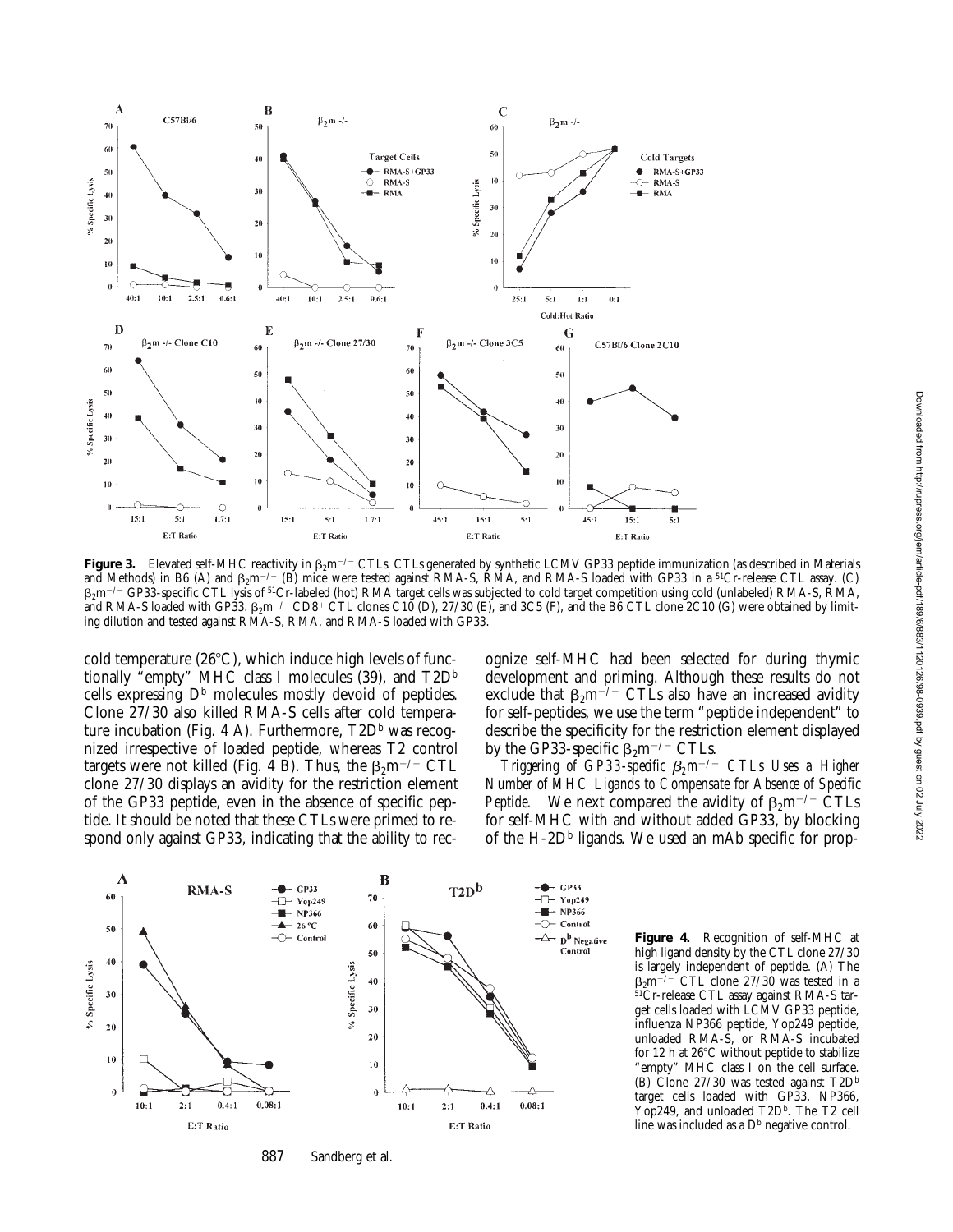erly conformed  $H$ -2D<sup>b</sup> molecules (B22-249.1), the binding of which is not affected by GP33 (data not shown). RMA target cells were killed at similar levels regardless of the presence or absence of specific peptide (Fig. 5). However, in the absence of GP33 peptide the CTL killing activity was efficiently blocked by 5.0  $\mu$ g/ml of B22-249.1, whereas virtually no blocking was observed when the RMA target cells were prepulsed with the GP33 peptide at  $37^{\circ}$ C (Fig. 5 A). FACS® analysis of B22-249.1 binding to RMA cells did not allow accurate quantitation of the fraction of free  $H-\mathcal{2}D^b$  ligands at half-maximal lysis, since half-maximal blocking of CTL lysis was achieved at a concentration at which staining was close to maximal (Fig. 5 B). However, these experiments clearly demonstrate that triggering of  $\beta_2$ m<sup>-/-</sup> CTLs in the absence of GP33 peptide requires a considerably higher number of  $H$ -2D $\frac{b}{n}$  ligands.

We next made a similar series of experiments using  $T2D<sup>b</sup>$  cells as targets. These cells express the B22-249.1 epitope at levels  $\leq 10\%$  those of RMA (Table II) but are still killed by the  $\beta_2$ m<sup>-/-</sup> GP33-specific CTL clone 27/30 in the absence of specific peptide (Fig. 4 B). Lysis of  $T2D^b$ cells was blocked already at a 1.0  $\mu$ g/ml concentration of B22-249.1 in the CTL assay (Fig. 5 C), indicating that a large fraction of cell surface  $H$ -2D<sup>b</sup> molecules is required for triggering of this CTL clone. Pulsing of  $T2D<sup>b</sup>$  cells with

GP33 peptide prohibited blocking at all mAb concentrations tested (Fig. 5 C). This effect was peptide specific, since neither NP366 nor Yop249 had any effect on avidity as determined by blocking with mAb. By titration of B22- 249.1 in FACS<sup>®</sup> analysis of T2D<sup>b</sup> (Fig. 5 D), the fraction of free H-2D<sup>b</sup> ligands on  $T2D<sup>b</sup>$  at half-maximal peptide-independent lysis was estimated at  $\sim$ 80% (comparing Fig. 5, C and D). Thus,  $\sim 80\%$  of the H-2D<sup>b</sup> molecules on T2D<sup>b</sup> were necessary for peptide-independent recognition by the high-avidity CTL clone 27/30, which corresponds to about four times the level of folded H-2D<sup>b</sup> on  $\beta_2$ m<sup>-/-</sup> cells (Table II). Taken together, these data indicate that  $\beta_2 m^{-2}$ CTLs use peptide-independent recognition of a high number of H-2D<sup>b</sup> ligands to compensate for the absence of specific peptide.

*GP33-specific*  $\beta_2 m^{-/-}$  *CTLs Are Less Dependent on the Exact GP33 Peptide Sequence.* Finally, we analyzed the consequences of self-MHC avidity in GP33-specific B6 and  $\beta_2$ m<sup>-/-</sup> CTLs in terms of peptide specificity, when MHC was expressed at lower levels. Neither B6 nor  $\beta_2$ m<sup>-/-</sup> CTLs kill RMA-S ( $MHC<sup>low</sup>$ ) in the absence of specific peptide, and RMA-S cells require a pulse of  $\sim$ 100 pM GP33 peptide to become sensitive targets to both B6 and  $\beta_2$ m<sup>-/-</sup> CTLs (Fig. 6). This shows that B6 and  $\beta_2$ m<sup>-/-</sup> CTLs require roughly equal amounts of H-2Db/GP33



**Figure 5.** CTL triggering by self-MHC is a low-avidity event that requires interaction with a high density of ligands. (A) Recognition by  $\beta_2 m^{-1}$ LCMV GP33-specific polyclonal CTLs of RMA in the absence or presence of GP33 peptide was blocked using the anti–H-2Db conformation-specific mAb B22-249.1. (B) FACS® analysis of B22-249.1 titration on RMA cells. (C) Recognition by the GP33-specific  $\beta_2$ m<sup>-/-</sup> CTL clone 27/30 of T2D<sup>b</sup> loaded with GP33, Yop249, NP366, or T2D<sup>b</sup> without peptide was blocked using B22-249.1. (D) FACS® analysis of B22-249.1 titration on T2D<sup>b</sup>. The preincubation of target cells with peptide at  $37^{\circ}$ C did not affect expression of H- $2D^{\circ}$  in these experiments (data not shown).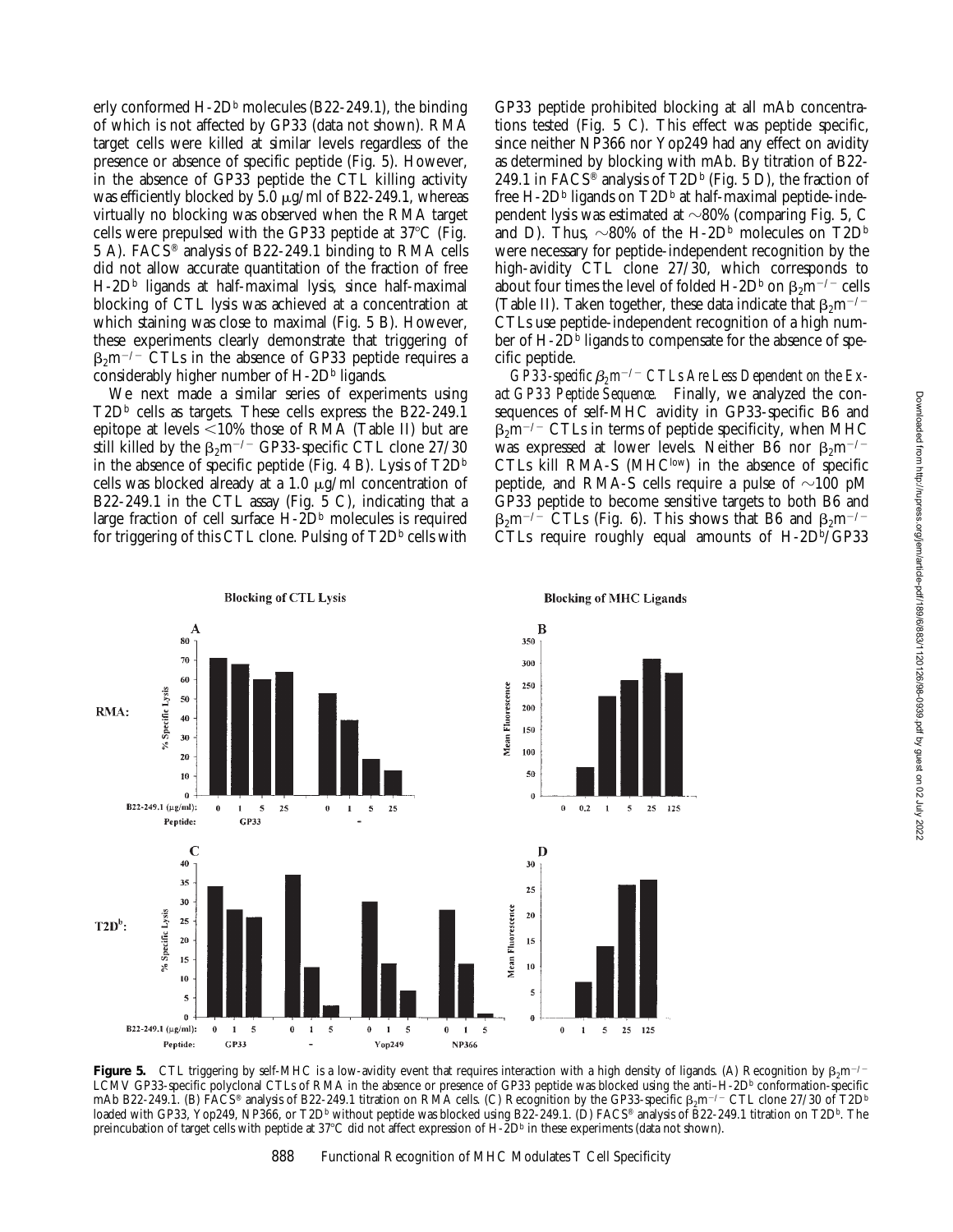**Table II.** Surface Expression of H-2D<sup>b</sup> on Cells with Defects in *TAP* or *β*<sub>2</sub>*m* 

| Cell type              | $H$ -2D <sup>b</sup> expression<br>(mean $FL1$ )* | $H$ -2D <sup>b</sup> surface density<br>$(FL1/FSC)^{\ddagger}$ |  |  |
|------------------------|---------------------------------------------------|----------------------------------------------------------------|--|--|
| B6 <sup>s</sup>        | 227                                               | 398                                                            |  |  |
| $TAP1^{-/-}$           | 14                                                | 24                                                             |  |  |
| $\beta_2 m^{-/-}$      | 4                                                 | 6                                                              |  |  |
| $TAP1/\beta_2 m^{-/-}$ | 0                                                 | 0                                                              |  |  |
| <b>RMA</b>             | 396                                               | 568                                                            |  |  |
| RMA-S                  | 15                                                | 21                                                             |  |  |
| T2D <sup>b</sup>       | 28                                                | 31                                                             |  |  |
| T <sub>2</sub>         | 0                                                 | 0                                                              |  |  |

 $*H-2D<sup>b</sup>$  expression was measured by  $FACS^{\circledast}$  analysis using the conformation-dependent B22-249.1 epitope.

‡As forward scatter (FSC) is proportional to the cross-sectional area of the analyzed cell, FL1/FSC was used as an estimate of the surface density of H-2Db.

<sup>§</sup>B6, TAP1<sup>-/-</sup>,  $\beta_2$ m<sup>-/-</sup>, and TAP1/ $\beta_2$ m<sup>-/-</sup> Con A-activated blasts were generated by culturing splenocytes for 3 d in RPMI supplemented with 10% FCS and  $5 \mu g/ml$  Con A.

complexes to get a triggering signal. However, when using GP33 peptide variants alanine-substituted at one or several TCR contact residues (reference 40, and data not shown), the  $\beta_2$ m<sup>-/-</sup> CTLs recognized RMA-S cells pulsed with up to 1,000-fold less peptide than B6 CTLs (Fig. 6). Substitution at one position (GP33-4A) already drastically reduced the efficiency of B6 CTLs against peptide-pulsed RMA-S targets, whereas  $\beta_2 m^{-/-}$  CTLs could still recognize peptides with alanine substituted at two positions. Thus, although  $\beta_2 m^{-1}$  CTLs were still peptide specific, they were less dependent on the TCR contact residues in the peptide when the peptide was loaded on RMA-S target cells (which express about three times the levels of  $H$ -2D<sup>b</sup> found on  $\beta_2$ m<sup>-/-</sup> cells [Table II]). These data indicate that the avidities for peptide and MHC both contribute functionally to the triggering of CTLs, and that they can be considered separately. Further, increased avidity for the restriction element compensates for a reduced avidity for the peptide.

## **Discussion**

*Contribution of Peptide-independent Recognition of MHC to the Specificity of T Cells.* In this paper we have investigated the influence of TCR interaction with self-MHC in recognition of MHC-bound peptides. To address this issue, we used MHC class I-restricted CD8<sup>+</sup> T cells selected and primed in an environment with high (B6) or low ( $\beta_2$ m<sup>-/-</sup>) MHC expression (25). We find that self-MHC can deliver a triggering signal independently of specific peptide, provided there is an increase in self-MHC density. The low surface density of H-2 expressed on RMA-S cells was not sufficient to trigger either  $\beta_2$ m<sup>-/-</sup> or B6 CTLs in the absence of the specific antigen, but increasing the ligand density



Peptide Concentration ( $10^X$   $\mu$ M)

**Figure 6.**  $\beta_2$ m<sup>-/-</sup> CTLs display increased peptide promiscuity in recognition of MHC–peptide ligands. Groups of three B6 and three  $\beta_2$ m<sup>-/-</sup> mice were immunized with LCMV GP33 peptide as described in Materials and Methods. After 12 d, immune splenocytes were restimulated with GP33 for 6 d and tested in a 51Cr-release assay against RMA-S target cells loaded with titrated amounts of GP33 and GP33 variants: GP33 KAVYNFATM; GP33-4A KAVANFATM; GP33-34A KAAANFATM; and GP33-348A KAAANFAAM.

by cold temperature incubation could sensitize RMA-S to the  $\beta_2$ m<sup>-/-</sup> CTL clone 27/30. Furthermore, since T2D<sup>b</sup> cells were also killed irrespective of loaded peptide, recognition of syngeneic class I was most probably peptide independent. These results indicate that the interaction between TCR and self-MHC as observed in crystals not only provides the structural framework of specific T cell recognition, it also contributes a part of the avidity required for CTL triggering.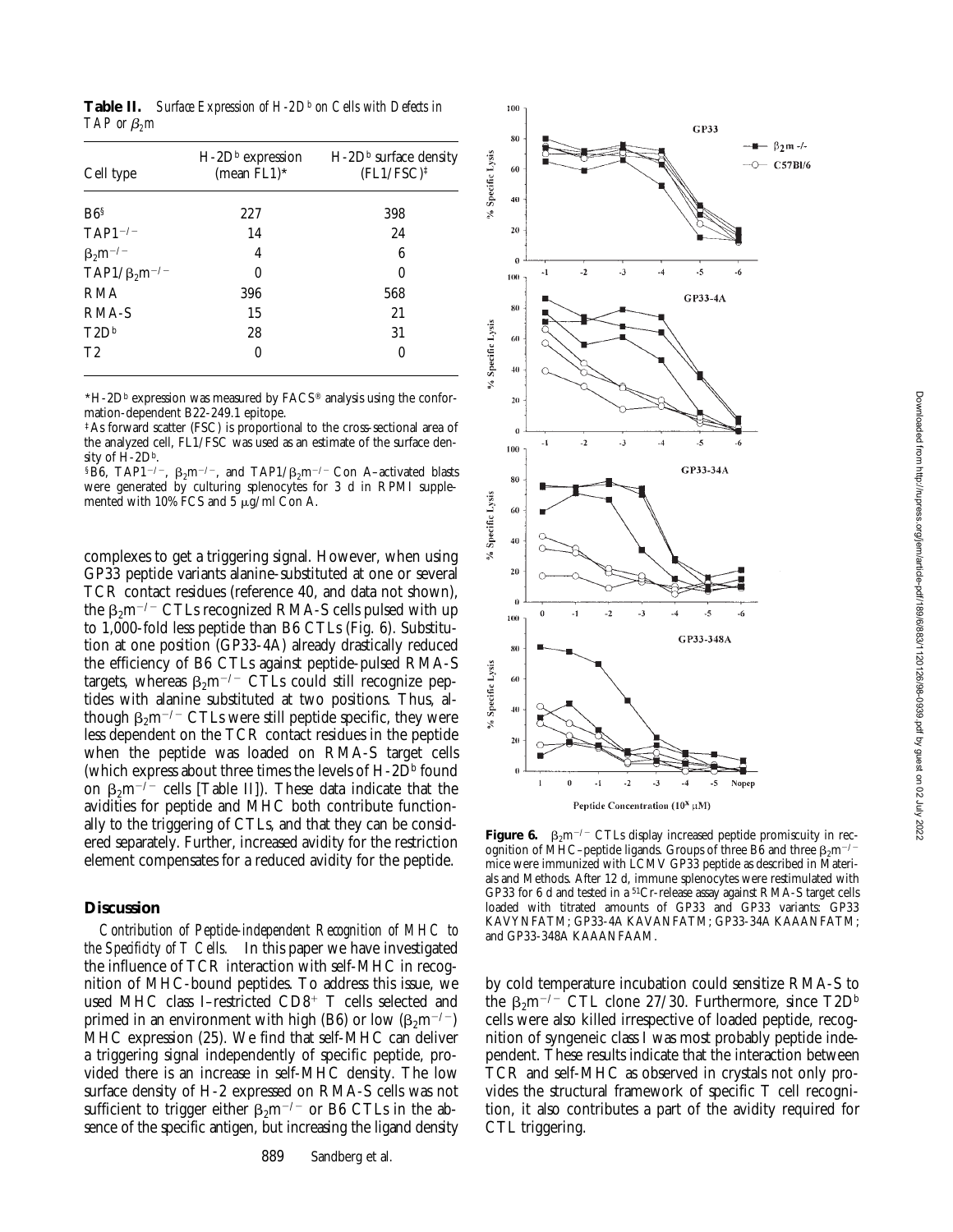Recognition of MHChigh targets by  $\beta_2$ m<sup>-/-</sup> CTLs was blocked by mAb against properly conformed  $D<sup>b</sup>$  molecules, whereas the presence of specific peptide prohibited blocking. These results indicated that the lack of GP33 was compensated by using an increased number of low-avidity interactions with self-MHC. The results further suggest that a minimum of four times the level of MHC class I expression present during selection and priming in vivo were necessary for activation by self-MHC to occur in vitro. RMA-S expresses only about three times the level of MHC found on  $\beta_2$ m<sup>-/-</sup> cells (Table II), which may explain why  $\beta_2 m^{-/-}$  CTLs were peptide specific when tested against RMA-S targets. In the presence of specific GP33 peptide, no mAb-mediated blocking of MHChigh target cell killing was observed. This supports the notion that MHCrestricted CTLs have a high avidity for the peptide antigen and a low avidity for self-MHC.

Interestingly, we found that T cells with an increased avidity for MHC class I molecules had a more relaxed peptide specificity, i.e., they were less dependent on the exact peptide sequence. While both B6 and  $\beta_2$ m<sup>-/-</sup> GP33-specific CTLs had similar sensitivity for GP33,  $\beta_2$ m<sup>-/-</sup> CTLs had superior sensitivity for peptides lacking one or several TCR contact residues of the GP33 peptide. Thus, increased recognition of the restriction element compensates for lack of TCR peptide affinity in recognition of lowaffinity peptide ligands.

Our data argue that recognition of the two entities of the MHC complex, peptide and MHC heavy chain, can be considered separately (41). Increased recognition of MHC could substitute for lack of peptide recognition. The indication that TCR avidity for its ligand can be subdivided in this way opens the possibility of extending the differential avidity model of T cell selection and recognition (42).

*Implications for the Avidity Threshold in T Cell Recognition.* The present data can be interpreted within a model for T cell recognition based on the total avidity contributed by TCR affinity for MHC, affinity for peptide, and the number of MHC–peptide complexes. Increased avidity for MHC can compensate for lack of avidity for peptide, suggesting that these binding forces are functionally interchangeable and can be considered separately (Fig. 7 A). This would suggest a variation in the avidities for MHC and presented antigens among mature CTLs (See also Fig. 3, D–G). Interestingly, mice deficient in terminal deoxynucleotidyl transferase (TdT), which lack N-region additions in the TCR, display increased promiscuity in T cell recognition of peptide ligands (43). In this situation, MHC was suggested to provide compensatory avidity in recognition of peptide antigen by  $T dT^{-/-} CTLs$ . Further, the data in this paper support an inverse correlation between the number of MHC–peptide ligands necessary for triggering and TCR avidity for the ligand (for data, see Fig. 5; for model, see Fig. 7 B). Lower avidity for an antigen would then be compensated by an increase in antigen density. This feature becomes most important for CTLs with a relatively high MHC avidity, since self-MHC can be regarded as a high-density and low-affinity ligand.

By combining Fig. 7, A and B, a hypothetical threedimensional diagram can be generated in which the surface depicts how the TCR affinities for peptide and MHC, and the number of ligands necessary for triggering, are interchangeable (Fig.  $7 \text{ C}$ ). The diagram proposes that when the TCR avidities for both peptide and MHC are low, the number of ligands necessary to achieve triggering will be high. We would like to suggest further that the same model would apply for thymic selection, where the threshold coordinates for positive selection would be considerably lower on all axes while coordinates for negative selection would be closer to the threshold for triggering of effector functions.



Figure 7. The TCR avidity threshold for T cell recognition. Hypothetical diagrams illustrating how the TCR affinities for peptide and MHC are interchangeable and mutually compensatory (A), and how the number of MHC–peptide ligands necessary for triggering inversely correlates with the TCR affinity for the ligand (B). (C) A and B are combined to generate a threshold composed of TCR affinities for MHC and peptide and the number of MHC–peptide complexes. In this threshold, all three contributing components can compensate for each other to generate the avidity necessary for T cell activation. The curve in A is presented as a straight line because a constant combined value of MHC–peptide avidity required for CTL triggering is subdivided into two parts, representing avidity for either MHC (x-axis) or peptide (y-axis). The shape of the curve in B is hypothetical. However, the hyperbolic shape will result if the total avidity required for triggering is constant, and if this avidity is a product of the number of ligands and the TCR affinity for each of these ligands (i.e., total triggering avidity = no. of ligands  $\times$  TCR affinity for each ligand).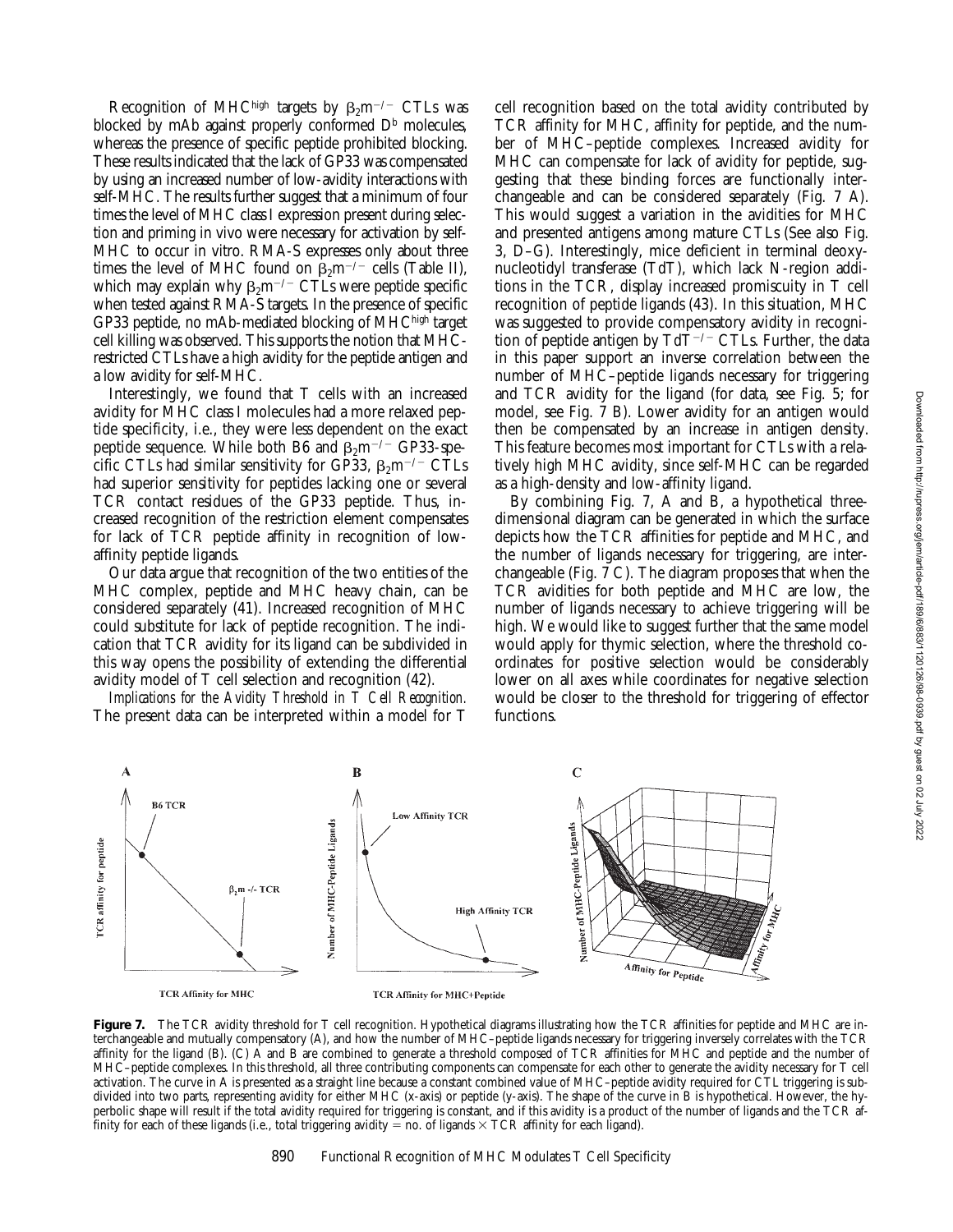*Aspects of CD8<sup>+</sup> T Cell Selection in the Absence of*  $\beta_2$ *m.* Selection of  $H$ -2D<sup>b</sup>–restricted T cells specific for the GP33 epitope in  $\beta_2 m^{-1}$  mice is thymus dependent, and results in a peripheral repertoire biased towards recognition of the restriction element expressed with and without self-peptides. However, peptide-independent triggering occurs only when MHC is expressed at levels considerably higher than those encountered by the T cells in vivo. This indicates repertoire calibration during thymic selection to fit the self-MHC ligand density in the periphery. Our results fit very well with the notion that T cells being selected in the thymus view self-MHC as a low-affinity ligand. Selfligands capable of triggering induce deletion, and in the periphery self-MHC never reaches the ligand density to trigger CTLs in the absence of triggering antigens. It should be noted that in addition to the increased recognition of MHC, the  $\beta_2 m^{-/-}$  CTLs may also display an increased avidity for self-peptides. There may be a clonal variation in recognition of MHC and peptide within the  $\beta_2$ m<sup>-/-</sup> CTL population, where the clone 27/30 represents the most peptide-independent phenotype.

Considering the low expression of MHC present during selection in the  $\beta_2$ m<sup>-/-</sup> mice, it is possible that the CD8<sup>+</sup> T cells use upregulation of (co)receptor expression to achieve positive selection. Indeed, we have observed a marginal increase in CD8 expression in some of the  $\beta_2$ m<sup>-/-</sup> CTLs, which potentially could also contribute to the elevated recognition of self-MHC. However, in functional experiments based on recognition of GP33 and alaninesubstituted variants, we have observed that  $\beta_2 m^{-1}$  CTLs are less susceptible to CD8 blocking with anti-CD8 $\alpha$  mAbs compared with B6 CTLs. This result would suggest, rather, a decreased dependency on CD8 in triggering of  $\beta_2$ m<sup>-/-</sup> CTLs (data not shown).

Accumulating evidence suggests that the  $CD8^+$  T cells present in the  $\beta_2 m^{-1}$  mice have retained important characteristics of the  $\beta_2m^{+/+}$  wild-type concerning development and recognition of MHC. First,  $\beta_2 m^{-/-}$  mice can generate

in vivo CTL responses against MHC class I–restricted peptide (44; and this study) and viral (45) antigens, and reject skin grafts over a minor histocompatibility barrier (46). Also,  $\beta_2 m^{-/-}$  CTLs can recognize peptide antigens on  $\beta_2$ m<sup>+/+</sup> targets (this study). Second, development of  $\beta_2$ m<sup>-/-</sup>  $CD8^+$  T cells is dependent on the thymus (this study), and results in a  $CD8^+$  T cell repertoire biased towards recognition of syngeneic class I (23; and this study). Third,  $H$ -2 $D^b$ heavy chains expressed in the absence of  $\beta_2$ m are recognized by conformation-dependent mAbs (27, 28, 47; and this study), and expression is TAP dependent (32; and this study). Note also that all detectable  $\beta_2 m^{-/-}$  CTL reactivity against self-MHC could be blocked by an mAb specific for properly conformed  $H-2D<sup>b</sup>$  molecules, which reduces the likelihood for a role of aberrantly conformed free  $D<sup>b</sup>$  heavy chains in this system. Fourth, wild-type CTLs can recognize endogenously processed antigens (48) and alloantigens (27, 48) on  $\beta_2 m^{-1}$  cells. Taken together, these data suggest that T cell selection follows the normal rules in  $\beta_2 m^{-1}$ mice, although the selection window is dramatically shifted towards low ligand density. The confrontation of such T cells with cells expressing normal MHC levels allows detection of the T cell avidity for self-MHC. However, the functional avidity must be established already during selection and must exist during priming. Thus, we propose that T cells in normal mice have a similar avidity for self-MHC which would be detectable by exposing them to cells with supraoptimal MHC levels.

We have demonstrated that avidity for self-MHC can trigger MHC-restricted T cells independently of specific peptide if ligand density of self-MHC is sufficiently increased. This interaction compensates for lack of TCR affinity for peptide, and it depends on a TCR–MHC interaction of relatively low affinity that requires high numbers of MHC ligands. The data and the avidity threshold model discussed contribute to our understanding of T cell specificity in the periphery and during thymic selection.

We thank Hidde Ploegh, Adnane Achour, Benedict Chambers, and Hans-Gustaf Ljunggren for discussions and reading of the manuscript.

This work was supported by the Swedish Cancer Society, Karolinska Institute, and Robert Lundbergs minnesstiftelse. R. Glas is supported by a fellowship from The Swedish Foundation for International Cooperation in Research and Higher Education (STINT), Stockholm, Sweden, and by Alex och Eva Wallströms stiftelse.

Address correspondence to Rickard Glas at his present address, Department of Pathology, Harvard Medical School, 200 Longwood Ave., Boston, MA 02115. Phone: 617-432-4779; Fax: 617-432-4775; E-mail: glas@hms.harvard.edu

*Received for publication 2 June 1998 and in revised form 4 December 1998.*

# **References**

1. Zinkernagel, R.M., and P.C. Doherty. 1974. Restriction of in vitro T cell-mediated cytotoxicity in lymphocytic choriomeningitis within a syngeneic or semiallogeneic system. *Na-* *ture.* 248:701–702.

2. Bjorkman, P.J. 1997. MHC restriction in three dimensions: a view of T cell receptor/ligand interactions. *Cell.* 89:167–170.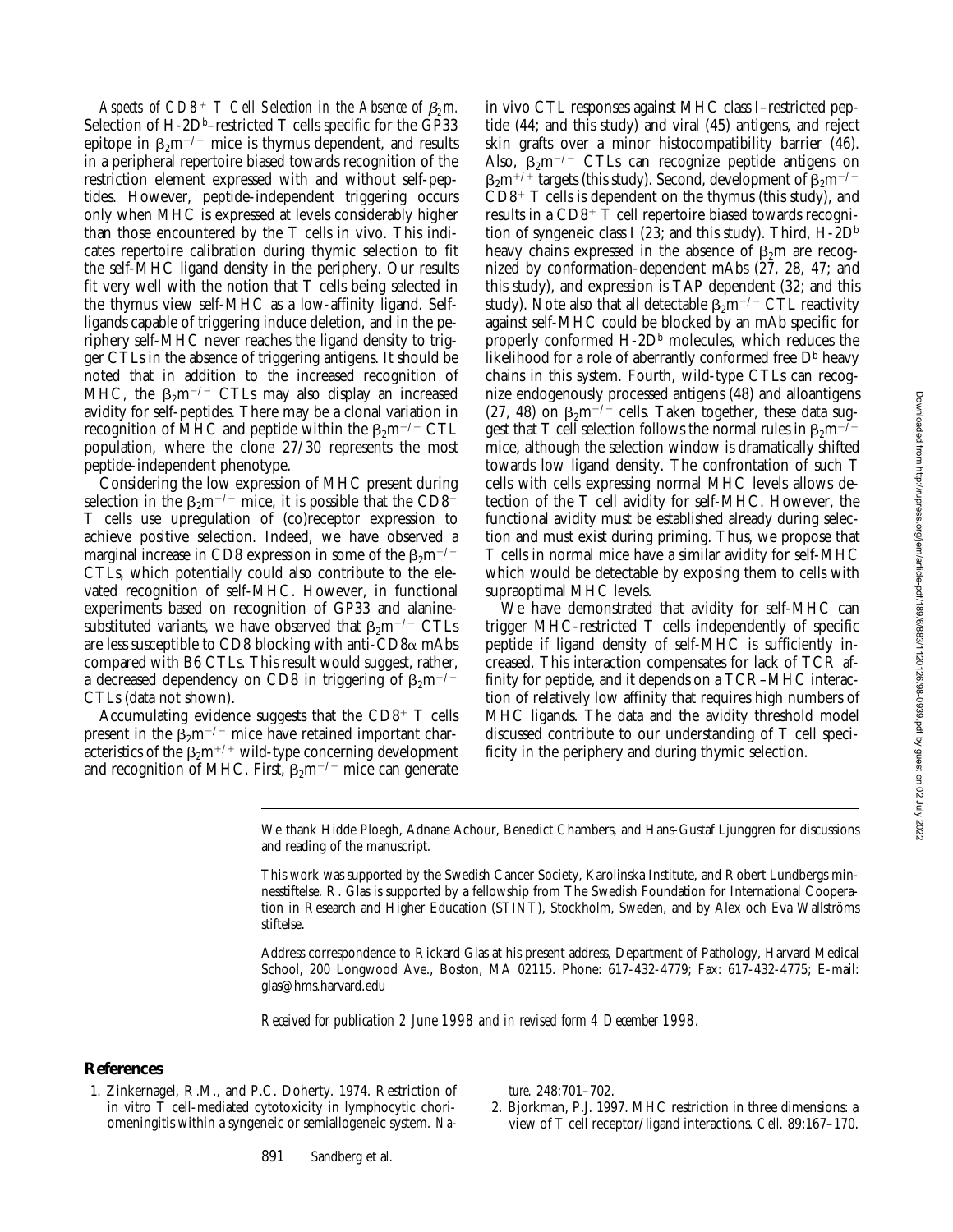- 3. Blackman, M., J. Yague, R. Kubo, D. Gay, C. Coleclough, E. Palmer, J. Kappler, and P. Marrack. 1986. The T cell repertoire may be biased in favor of MHC recognition. *Cell.* 47: 349–357.
- 4. Jerne, N. 1971. The somatic generation of antibody diversity. *Eur. J. Immunol.* 1:1–9.
- 5. Zerrahn, J., W. Held, and D.H. Raulet. 1997. The MHC reactivity of the T cell repertoire prior to positive and negative selection. *Cell.* 88:627–636.
- 6. Merkenschlager, M., D. Graf, M. Lovatt, U. Bommhardt, R. Zamoyska, and A.G. Fisher. 1997. How many thymocytes audition for selection? *J. Exp. Med.* 186:1149–1158.
- 7. Chien, Y.H., and M.M. Davis. 1993. How  $\alpha\beta$  T-cell receptors see peptide/MHC complexes. *Immunol. Today.* 14: 597–602.
- 8. Ajitkumar, P., S.S. Geier, K.V. Kesari, F. Borriello, M. Nakagawa, J.A. Bluestone, M.A. Saper, D.C. Wiley, and S.G. Nathenson. 1988. Evidence that multiple residues on both the  $\alpha$ -helices of the class I MHC molecule are simultaneously recognized by the TCR. *Cell.* 54:47–56.
- 9. Sun, R., S.E. Shepherd, S.S. Geier, C.T. Thomson, J.M. Sheil, and S.G. Nathenson. 1995. Evidence that the antigen receptors of cytotoxic T lymphocytes interact with a common recognition pattern on the H-2K<sup>b</sup> molecule. *Immunity*. 3:573–582.
- 10. Alam, S.M., P.J. Travers, J.L. Wung, W. Nasholds, S. Redpath, S.C. Jameson, and N.R.J. Gascoigne. 1996. T-cellreceptor affinity and thymocyte positive selection. *Nature.* 381:616–620.
- 11. Corr, M., A.E. Slanetz, L.F. Boyd, M.T. Jelonek, S. Khilko, B.K. Al-ramadi, Y.S. Kim, S.E. Maher, A.L.M. Bothwell, and D.H. Margulies. 1994. T cell receptor-MHC class I peptide interactions: affinity, kinetics, and specificity. *Science.* 265:946–949.
- 12. Lyons, D.S., S.A. Lieberman, J. Hampl, J.J. Boniface, Y.H. Chien, L.J. Berg, and M.M. Davis. 1996. A TCR binds to antagonist ligands with lower affinities and faster dissociation rates than to agonists. *Immunity.* 5:53–61.
- 13. Sykulev, Y., A. Brunmark, M. Jackson, R.J. Cohen, P.A. Peterson, and H.N. Eisen. 1994. Kinetics and affinity of reactions between an antigen-specific T cell receptor and peptide-MHC complexes. *Immunity.* 1:15–22.
- 14. Garboczi, D.N., P. Ghosh, U. Utz, Q.R. Fan, W.E. Biddison, and D.C. Wiley. 1996. Structure of the complex between human T cell receptor, viral peptide and HLA-A2. *Nature.* 384:134–141.
- 15. Garcia, K.C., M. Degano, R.L. Stanfield, A. Brunmark, M.R. Jackson, P.A. Peterson, L. Teyton, and I.A. Wilson. 1996. An  $\alpha\beta$  T cell receptor structure at 2.5 Å and its orientation in the TCR-MHC complex. *Science.* 274:209–219.
- 16. Manning, T.C., C.J. Schlueter, T.C. Brodnicki, E.A. Parke, J.A. Speir, K.C. Garcia, L. Teyton, I.A. Wilson, and D.M. Kranz. 1998. Alanine scanning mutagenesis of an  $\alpha\beta$  T cell receptor: mapping the energy of antigen recognition. *Immunity.* 8:413–425.
- 17. Jameson, S.C., and M.J. Bevan. 1998. T-cell selection. *Curr. Opin. Immunol.* 10:214–219.
- 18. Dutton, R.W., L.M. Bradley, and S.L. Swain. 1998. T cell memory. *Annu. Rev. Immunol.* 16:201–223.
- 19. Brocker, T. 1997. Survival of mature CD4 T lymphocytes is dependent on major histocompatibility complex class II– expressing dendritic cells. *J. Exp. Med.* 186:1223–1232.
- 20. Kirberg, J., A. Berns, and H. von Boehmer. 1997. Peripheral

T cell survival requires continual ligation of the T cell receptor to major histocompatibility complex–encoded molecules. *J. Exp. Med.* 186:1269–1275.

- 21. Markiewicz, M.A., C. Girao, J.T. Opferman, J. Sun, Q. Hu, A.A. Agulnik, C.E. Bishop, C.B. Thompson, and P.G. Ashton-Rickardt. 1998. Long-term T cell memory requires the surface expression of self-peptide/major histocompatibility complex molecules. *Proc. Natl. Acad. Sci. USA.* 95:3065– 3070.
- 22. Duke, R.C. 1989. Self recognition by T cells. I. Bystander killing of target cells bearing syngeneic MHC antigens. *J. Exp. Med.* 170:59–71.
- 23. Glas, R., C. Öhlén, P. Höglund, and K. Kärre. 1994. The CD8<sup>+</sup> T cell repertoire in  $\beta_2$ -microglobulin–deficient mice is biased towards reactivity against self–major histocompatibility class I. *J. Exp. Med.* 179:661–672.
- 24. Aldrich, C.J., H.G. Ljunggren, L. Van Kaer, P.G. Ashton-Rickardt, S. Tonegawa, and J. Forman. 1994. Positive selection of self- and alloreactive  $CD8^+$  T cells in TAP-1 mutant mice. *Proc. Natl. Acad. Sci. USA.* 91:6525–6528.
- 25. Ljunggren, H.G., R. Glas, J.K. Sandberg, and K. Kärre. 1996. Reactivity and specificity of  $CD8^{\frac{1}{1}}$  T cells in mice with defects in the MHC class I antigen-presenting pathway. *Immunol. Rev.* 151:123–148.
- 26. Lin, S.Y., L. Ardouin, A. Gillet, M. Malissen, and B. Malissen. 1997. The single positive T cells found in CD3- $\zeta/\eta^{-/-}$ mice overtly react with self–major histocompatibility complex molecules upon restoration of normal surface density of T cell receptor–CD3 complex. *J. Exp. Med.* 185:707–715.
- 27. Bix, M., and D.H. Raulet. 1992. Functionally conformed free class I heavy chains exist on the surface of  $\beta_2$ -microglobulin negative cells. *J. Exp. Med.* 176:829–834.
- 28. Machold, R.P., S. Andree, L. Van Kaer, H.G. Ljunggren, and H.L. Ploegh. 1995. Peptide influences the folding and intracellular transport of free major histocompatibility complex class I heavy chains. *J. Exp. Med.* 181:1111–1122.
- 29. Van Kaer, L., P.G. Ashton-Rickardt, H.L. Ploegh, and S. Tonegawa. 1992. TAP1 mutant mice are deficient in antigen processing, surface class I molecules, and  $CD4-8^+$  T cells. *Cell.* 71:1205–1214.
- 30. Koller, B.H., P. Marrack, J.W. Kappler, and O. Smithies. 1990. Normal development of mice deficient in  $\beta_2$ m, MHC class I proteins, and CD8<sup>1</sup> T cells. *Science.* 248:1227–1230.
- 31. Zijlstra, M., M. Bix, N.E. Simister, J.M. Loring, D.H. Raulet, and R. Jaenisch. 1990.  $\beta_2$ -microglobulin deficient mice lack CD4<sup>2</sup>8<sup>1</sup> cytolytic T cells. *Nature.* 344:742–746.
- 32. Ljunggren, H.G., L. Van Kaer, M.S. Sabatine, H. Auchincloss, Jr., S. Tonegawa, and H.L. Ploegh. 1995. MHC class I expression and CD8<sup>+</sup> T cell development in TAP/ $\beta$ <sub>2</sub>-microglobulin double mutant mice. *Int. Immunol.* 7:975–984.
- 33. Ljunggren, H.G., and K. Kärre. 1985. Host resistance directed selectively against H-2–deficient lymphoma variants. Analysis of the mechanism. *J. Exp. Med.* 162:1745–1759.
- 34. Schulz, M., R.M. Zinkernagel, and H. Hengartner. 1991. Peptide-induced antiviral protection by cytotoxic T cells. *Proc. Natl. Acad. Sci. USA.* 88:991–993.
- 35. Klavinskis, L.S., J.L. Whitton, E. Joly, and M.B.A. Oldstone. 1990. Vaccination and protection from a lethal viral infection: identification, incorporation, and use of a cytotoxic T lymphocyte glycoprotein epitope. *Virology.* 178:393–400.
- 36. Townsend, A.R.M., J. Rothbard, F.M. Gotch, G. Bahadur, D. Wraith, and A.J. McMichael. 1986. The epitopes of influenza nucleoprotein recognized by cytotoxic T lymphocytes